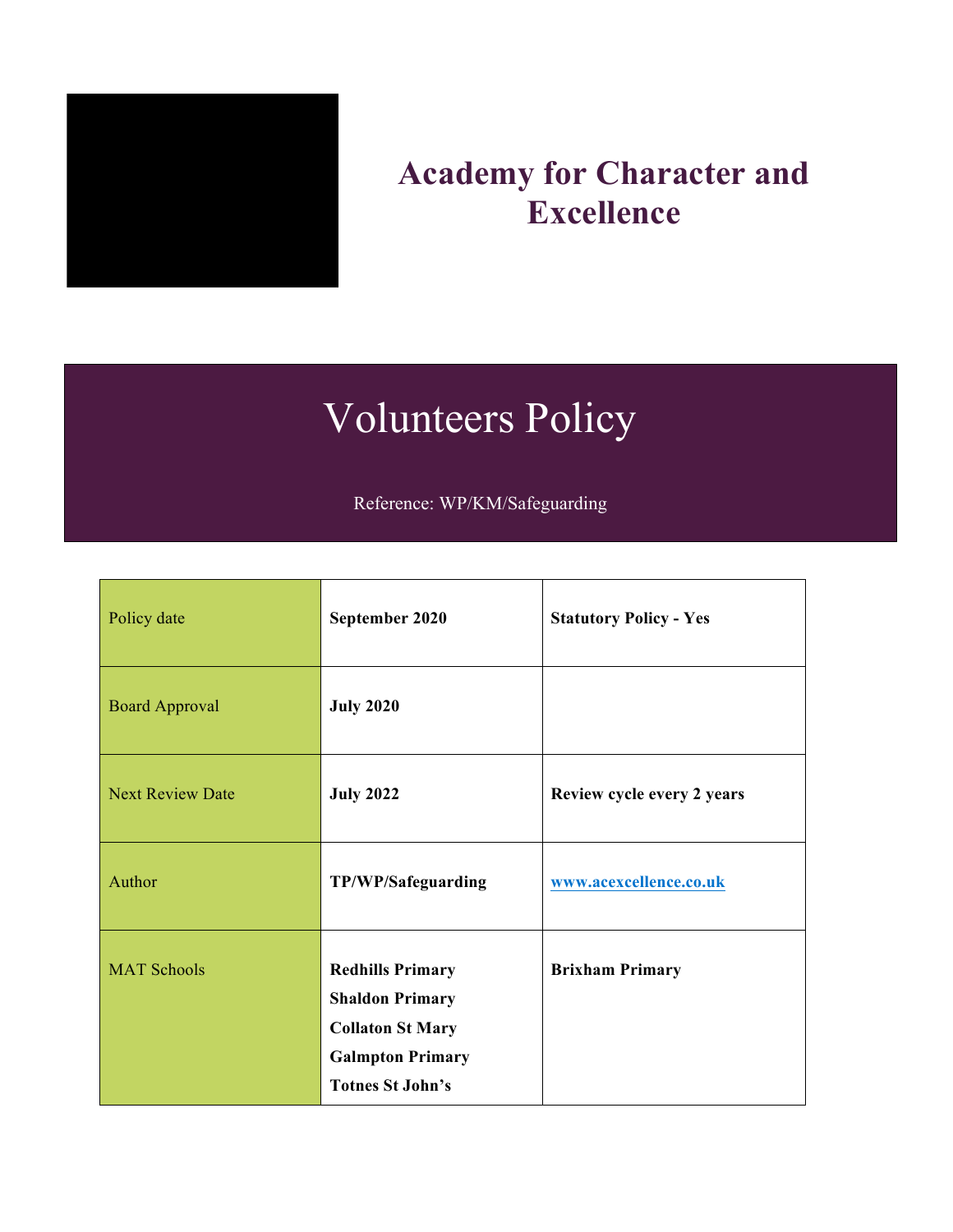# Contents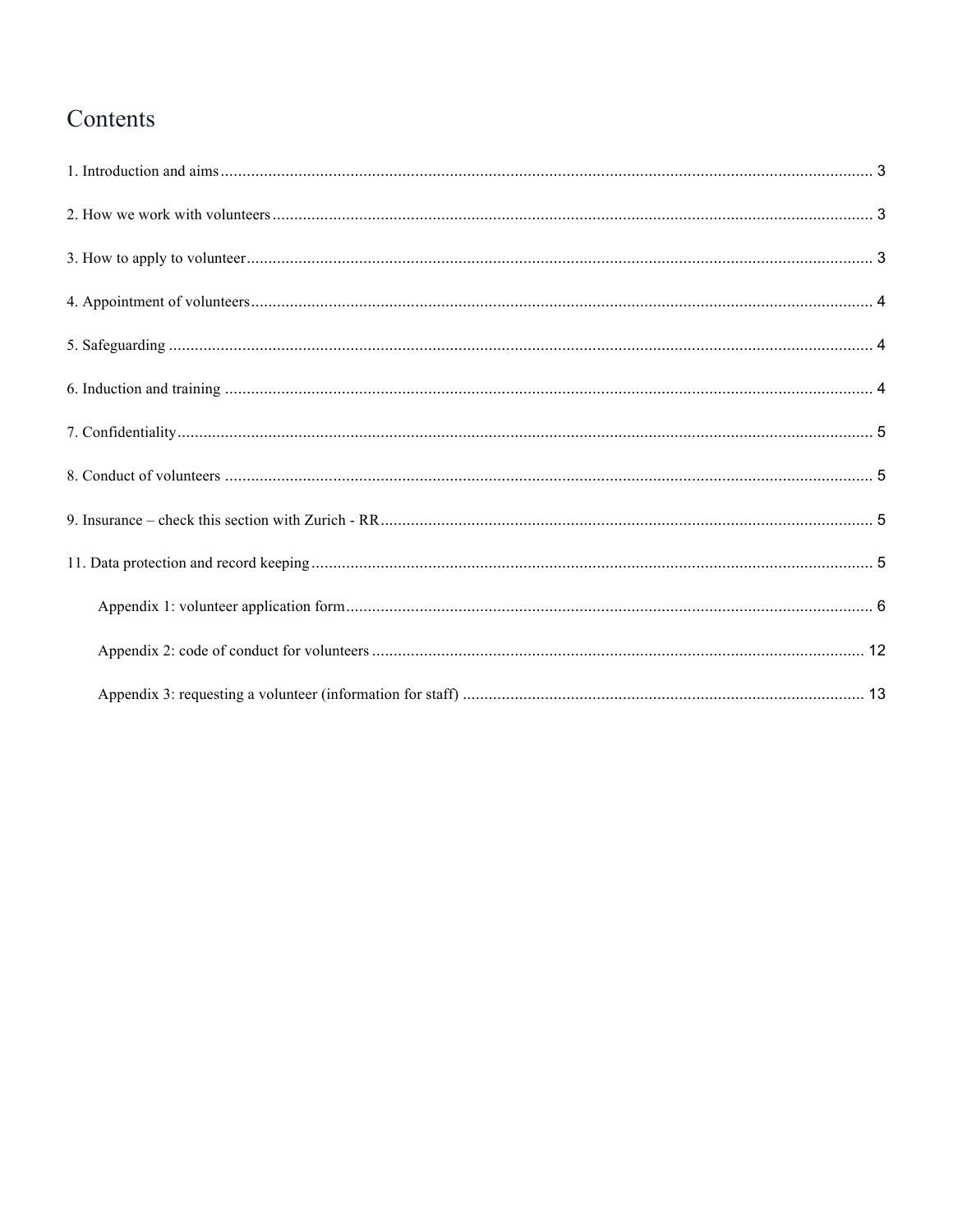# <span id="page-2-0"></span>**1. Introduction and aims**

The Academy for Character and Excellence believes that volunteers provide a valuable contribution to the school's work, and that they enrich the school through the breadth of their knowledge and experience.

We are committed to using volunteers in a way that supports the school's strategic aims and vision, as well as its development plan.

The aim of The Academy for Character and Excellence volunteer policy is to:

- Encourage the wider community to engage with the school, thereby enhancing the curriculum, raising achievement and promoting community cohesion
- Ensure that volunteers support the school's vision and values, and adhere to our policies
- Provide staff, volunteers and parents with clear expectations and guidelines
- Set a clear, fair process for recruiting and managing volunteers

This policy has been developed in line with the Department for Education's statutory safeguarding guidance, Keeping Children Safe in Education.

# <span id="page-2-1"></span>**2. How we work with volunteers**

At the Academy for Character and Excellence volunteers may:

- > Hear children read
- > Accompany school visits
- $\sum$  Work with individual children
- Work with small groups of children
- Support specific curriculum areas, such as ICT, music, dance or art
- Running or assisting with after-school clubs
- $\sum$  Supporting children who may have additional needs
- Providing positive role models and one to one support

This isn't an exhaustive list.

Volunteers may be:

- Members of the local committee/governors
- > Parents
- > Former pupils
- > Students on work experience
- > Local residents
- > Friends of the school/members of the PTA
- **Local clergy or members of the congregation**

This is not an exhaustive list.

Members of the local committees working at the school in their capacity as governors (for instance, conducting school monitoring visits or attending meetings), are not covered by this policy. They are covered by our governor code of conduct.

# <span id="page-2-2"></span>**3. How to apply to volunteer**

Anyone wishing to become a volunteer, either for a one off event such as a school visit or on a more regular basis, e.g. hearing children read, usually approaches the Headteacher or members of the Senior Leadership Team directly.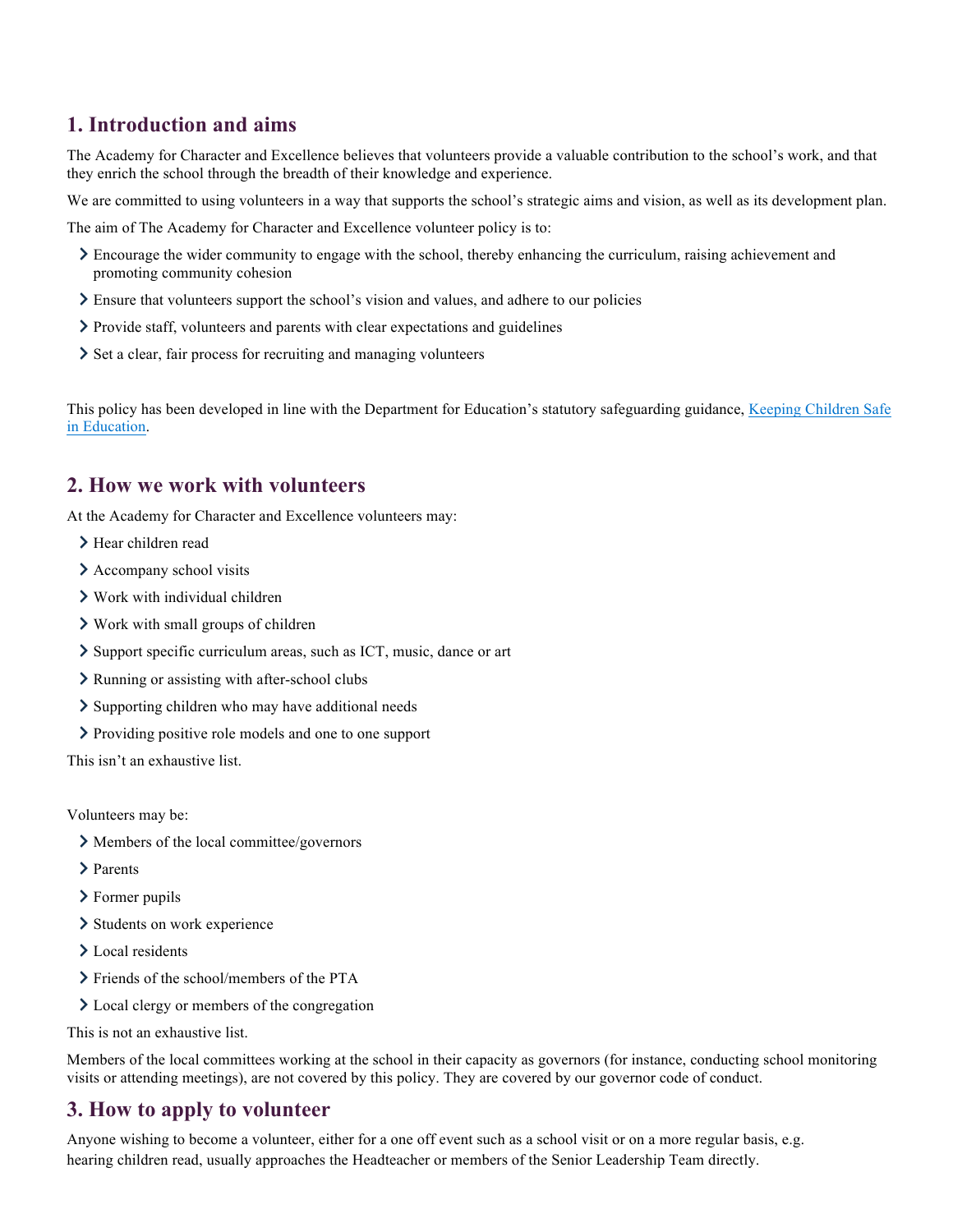Volunteers should complete the **Volunteer Application form/Information Sheet** *(***Appendix 1**) with all their relevant details, address, previous employment history, a personal statement supporting the application, the type of activities they would like to help with, and the times they are available to help.

# **4. Appointment of volunteers**

Volunteers are appointed by the Headteacher and staff can request volunteers using the form on Appendix 3.

<span id="page-3-0"></span>Intake of new volunteers can take 6 weeks, and is dependent on the candidate and available spaces within the school.

All appointments are conditional upon the completion of an enhanced DBS check (if appropriate) and other appropriate safeguarding and recruitment checks, and relevant training.

The headteacher reserves the right to terminate a placement at any time.

Volunteers may be interviewed by the Headteacher if this is deemed appropriate.

### **5. Safeguarding**

<span id="page-3-1"></span>Safeguarding our pupils is of paramount importance, and our volunteers must share our commitment to child protection.

To ensure we're upholding our responsibility to keep our pupils safe, we will:

- Conduct enhanced DBS checks on volunteers who:
	- Work one-on-one with pupils unsupervised
	- Work with groups of pupils unsupervised
	- Supervise or accompany groups of pupils on overnight residential visits
- Consider the results of any DBS checks that return with unspent and spent listed convictions, and assess these on a case-by-case basis, with regard given to the nature of the conviction and the nature of the work the volunteer will be involved in
- Provide safeguarding training to all volunteers **prior** to them beginning work at the school, including ensuring that they have read and understood part 1 of Keeping Children Safe in Education
- Require volunteers to agree and adhere to our code of conduct (see appendix 2) and to read, and adhere to, the school's policies on:
	- Safeguarding
	- Use of mobile phones
	- ICT and internet acceptable use
	- Online safety
	- Behaviour
	- SEND policy

Conduct a risk assessment to determine whether a volunteer who isn't working in regulated activity needs an enhanced DBS check. The risk assessment will consider:

- The nature of the work they will be doing
- What we know about them
- References from employers or other voluntary roles
- Whether the role is eligible for an enhanced DBS check

### **6. Induction and training**

<span id="page-3-2"></span>Volunteers must complete appropriate training prior to beginning work at the school.

Training requirements will be determined by the headteacher, or the appropriate member of staff.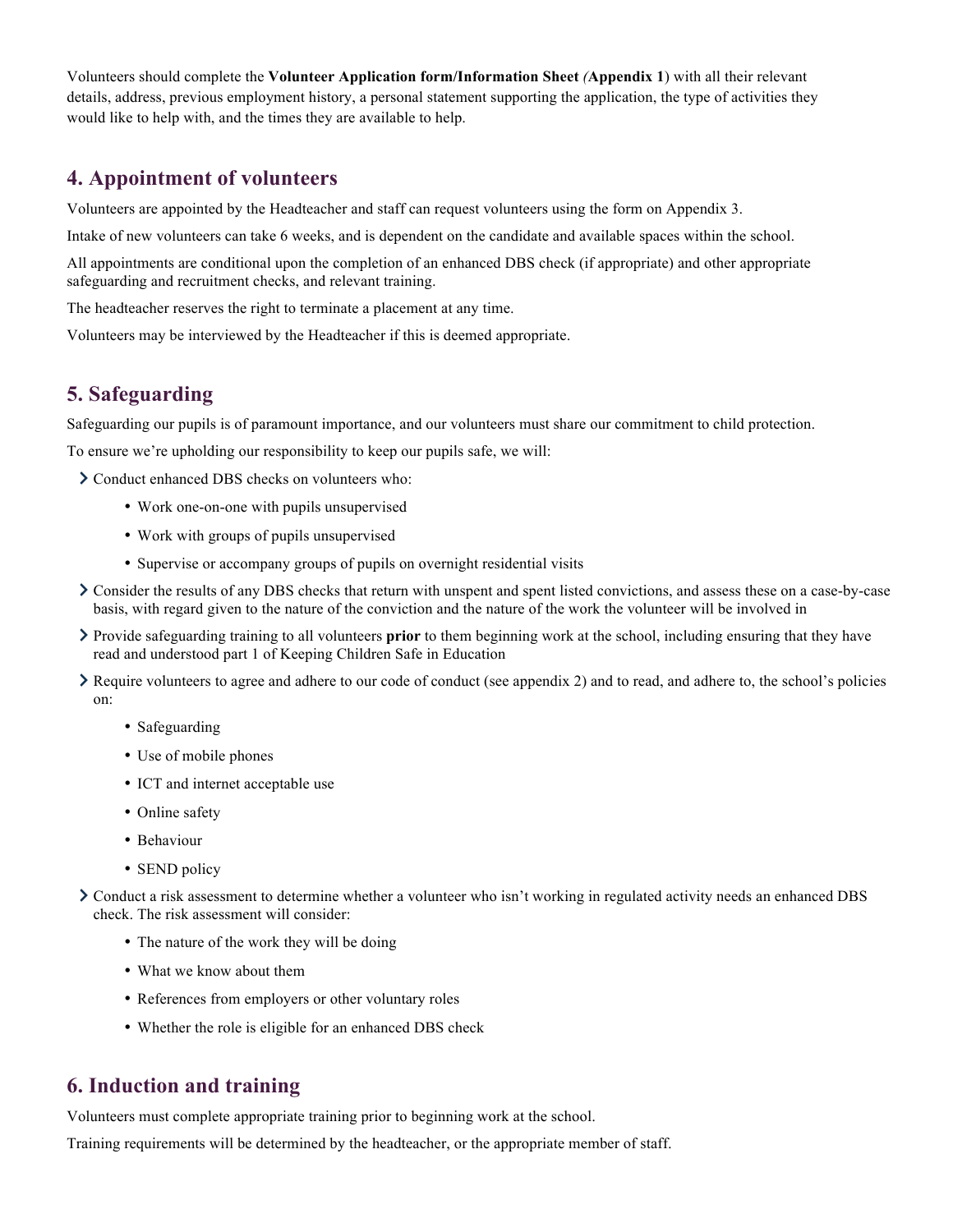**All volunteers** must have safeguarding training. Other training requirements will be based on the nature of the work the volunteer will be doing.

# **7. Confidentiality**

<span id="page-4-0"></span>Information about pupils, parents and staff is confidential. Volunteers are not permitted to discuss issues related to pupils, parents or staff with those outside of the organisation.

If volunteers have concerns, they should raise these with the appropriate member of staff. They shouldn't discuss them with pupils or parents.

This doesn't prevent volunteers from adhering to the school's safeguarding policy (with regard to reporting safeguarding concerns or disclosures).

If concerns relate to safeguarding, volunteers must follow the guidance in our Safeguarding policy, and inform the designated safeguarding lead.

If concerns are related to whistle-blowing, volunteers must follow the guidance in our whistle-blowing policy.

# **8. Conduct of volunteers**

<span id="page-4-1"></span>Volunteers must comply with the staff code of conduct set out in the appendix to this policy.

# **9. Insurance**

The school's insurance policy does cover volunteers in the event of an accident or emergency.

<span id="page-4-2"></span>If a volunteer is working at the school through another organisation, we will also check that organisation's insurance arrangements.

# **11. Data protection and record keeping**

<span id="page-4-3"></span>Our privacy notice for volunteers explains what information we collect about volunteers and why we collect it.

We will retain records relating to volunteers in line with our records retention schedule.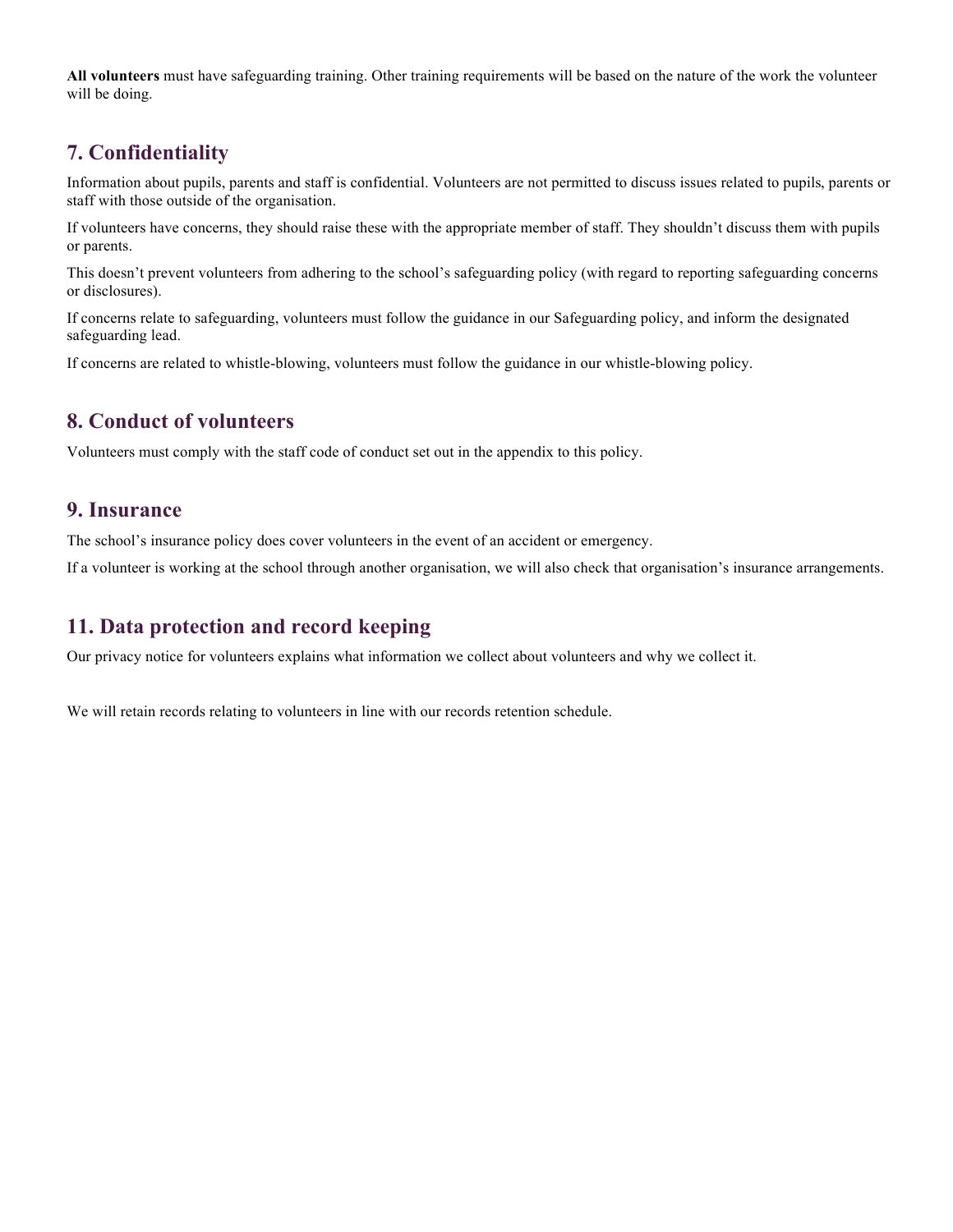### <span id="page-5-0"></span>**Appendix 1: volunteer application form**

Complete the application form in full.

Please note that the school may not be able to accommodate all preferences.

**The Academy for Character and Excellence is committed to safeguarding and promoting the welfare of children, young people and vulnerable adults and expects all employees and volunteers to share this commitment** Assessment and testing of applicants' suitability to work in a school environment is an integral part of the selection process. Any discrepancies or anomalies in information provided will be taken up at interview. Current or previous employers will be contacted as part of the verification process.

# **Volunteer Application Form Form**



Please complete in clearly written or typed black ink, continuing on separate sheets where necessary.

| Post applied for: | Date of Application: |
|-------------------|----------------------|
| School:           |                      |

#### **1. PERSONAL DETAILS**

| First name/s: | Last name:                |
|---------------|---------------------------|
| Address:      | Contact telephone numbers |
|               | Daytime:                  |
|               | Evening:                  |
|               | Mobile:                   |
| Postcode:     | Email address:            |

#### **1a – NEXT OF KIN INFORMATION**

| First name/s: | Last name:                |  |
|---------------|---------------------------|--|
| Address:      | Contact telephone numbers |  |
|               | Daytime:                  |  |
|               | Mobile:                   |  |
| Postcode:     | Email address:            |  |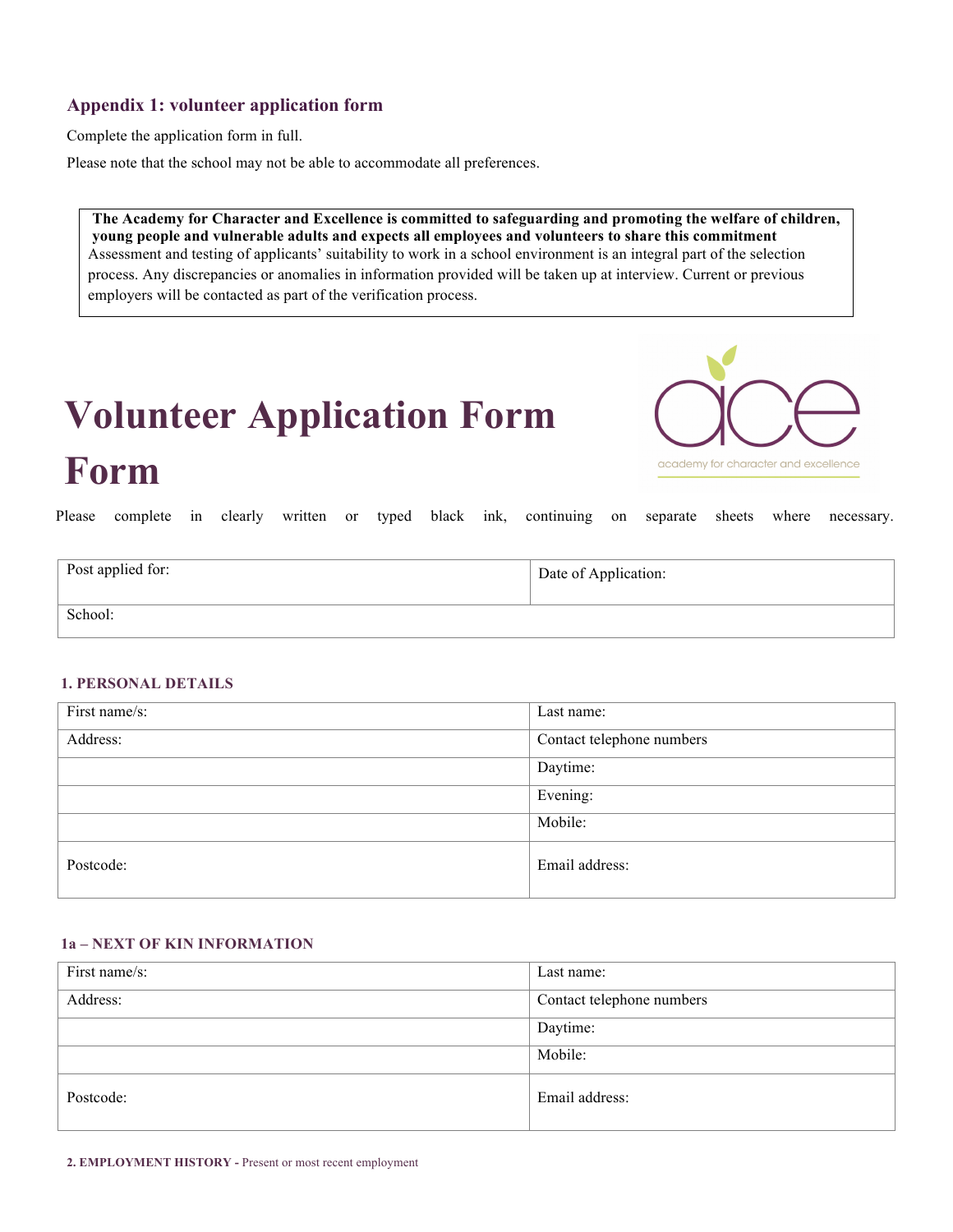If you have more than one employment please provide the same information for each job, if necessary on a separate sheet.

| Name of employer:     |  |
|-----------------------|--|
| Job title:            |  |
| Dates from / to:      |  |
| Key responsibilities: |  |
|                       |  |
|                       |  |
|                       |  |

**3. PREVIOUS EMPLOYMENT -** Please start with the most recent including any unpaid or voluntary work. Continue on separate sheet if necessary.

| Job title and brief outline of duties | Name and address of<br>employer | Dates<br>From - To<br>(month $&$ year) | Reason for leaving |
|---------------------------------------|---------------------------------|----------------------------------------|--------------------|
|                                       |                                 |                                        |                    |
|                                       |                                 |                                        |                    |
|                                       |                                 |                                        |                    |

Please give details and an explanation for any gaps in your employment / Education history:

**4. EDUCATION, TRAINING AND DEVELOPMENT -** Secondary School/College/University/ Apprenticeship including current studies, with the most recent first.

| Name of institution | Full/part-time | Courses/subjects taken | Qualifications/<br>grade |
|---------------------|----------------|------------------------|--------------------------|
|                     |                |                        |                          |
|                     |                |                        |                          |

NB. We reserve the right to contact employers or educational establishments to verify details given.

**Details of any relevant learning and development.** Please include dates.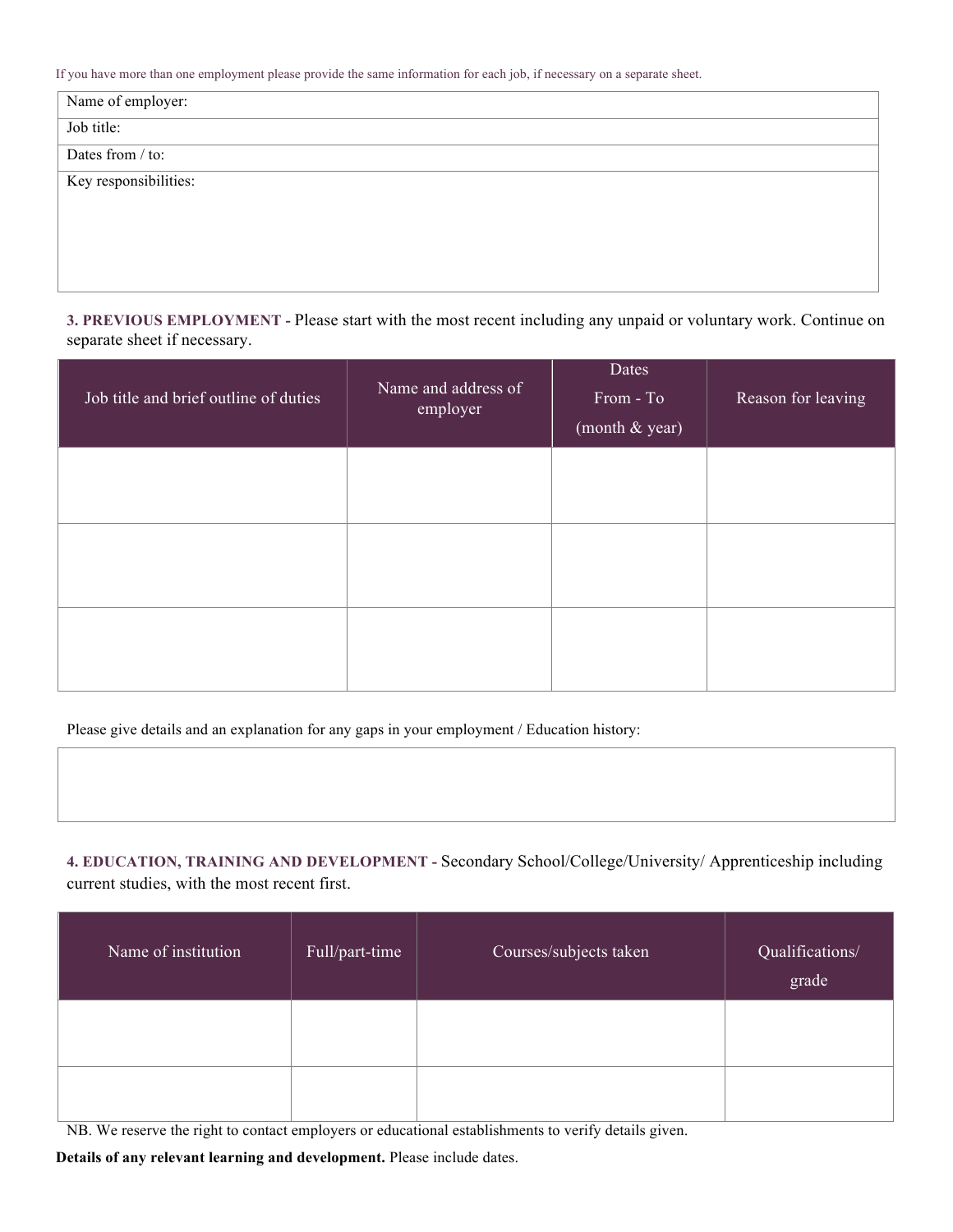#### **Professional / Technical membership**

| Name of professional / technical body | Grade of membership |  |  |
|---------------------------------------|---------------------|--|--|
|                                       |                     |  |  |
|                                       |                     |  |  |

**5. VOLUNTEERING SUPPORTING STATEMENT -** Please tell us why you would like to volunteer at Redhills Primary. Explain what you are able to offer our school and our pupils - please draw on your relevant experiences; including paid employment, voluntary work, family experiences and leisure activities.

#### **6. ADDITIONAL INFORMATION**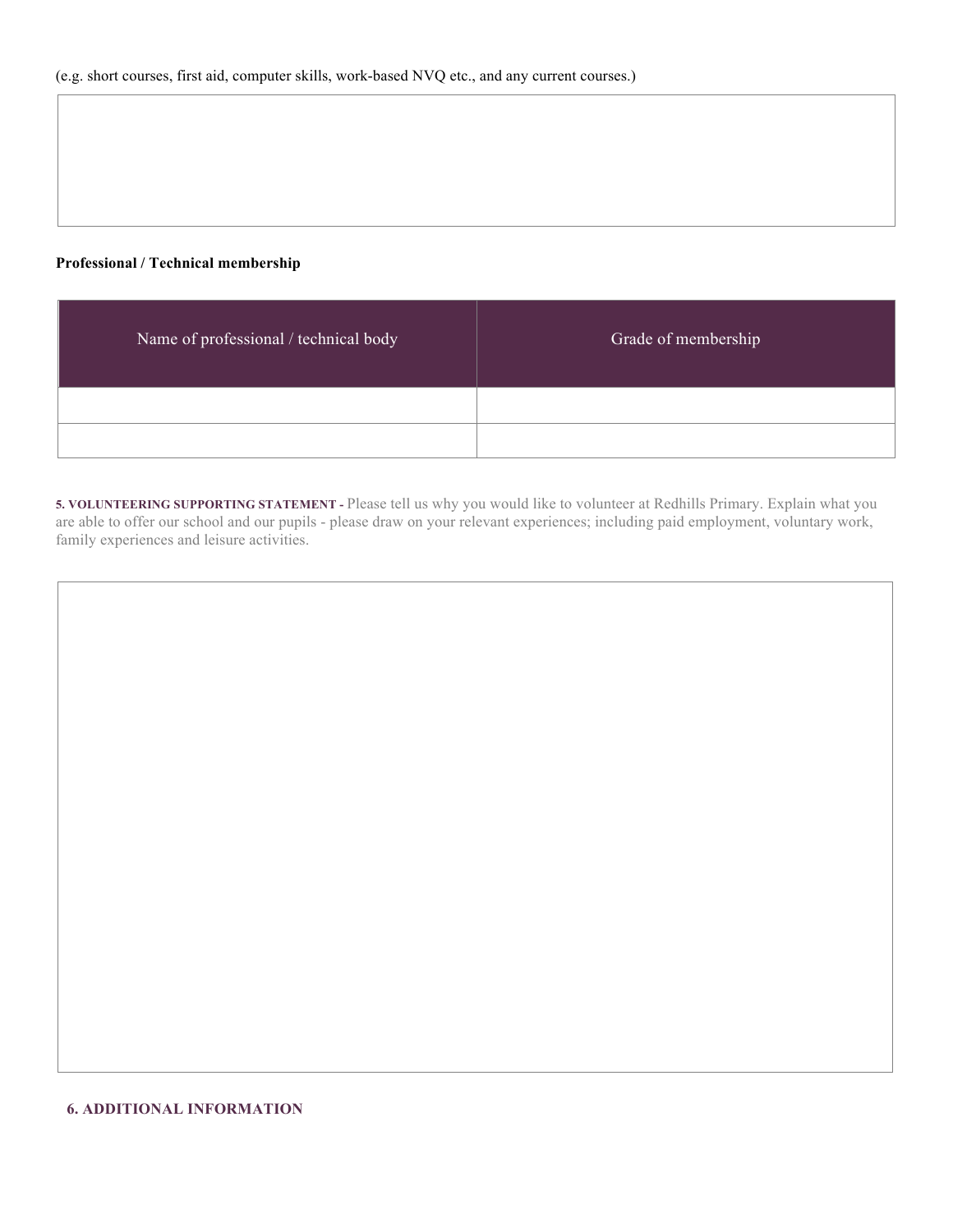• Are you eligible to work in the UK? Yes [ ] No [ ]

• Do you, your partner or family have any interests (financial, professional or otherwise) that may conflict with your Academy for Character and Excellence volunteering?

Yes [ ] No [ ]

(If yes, attach details)

#### **7. REFERENCES**

Please give details of a referee, which should be your most recent or current employer. If you are in, or have just completed full-time education, one referee should be from your school, college or university. Referees must not be related to you, or writing solely in the capacity of a friend, and must be able to comment on your skills and abilities in relation to the school volunteering post. References from friends, School or colleges will only be accepted for candidates applying straight from full time education or when candidates provide an acceptable reason why a previous employer cannot be contacted.

#### **The reference will be taken up before you commence volunteering.**

| Name:                         |
|-------------------------------|
| Address:                      |
|                               |
|                               |
|                               |
|                               |
| Tel no:                       |
| Email:                        |
|                               |
| Occupation/Relationship:      |
| How long have they known you? |

I declare that the information given in this application is, to the best of my knowledge, complete and accurate and that it may be used for purposes by ACE under the Data Protection Act. I understand that if, after commencement of my volunteering, any information is found to be inaccurate may lead to me being asked to stand down from the volunteering position.

Signature: Date:

**DATA PROTECTION ACT 1998.** INFORMATION FROM THIS APPLICATION MAY BE PROCESSED FOR ANY PURPOSES BY THE ACADEMY FOR CHARACTER AND EXCELLENCE UNDER DATA PROTECTION LEGISLATION. INDIVIDUALS HAVE THE RIGHT OF ACCESS TO PERSONAL DATA HELD ABOUT THEM BY ACE. THIS INFORMATION WILL BE DISCLOSED ONLY TO THOSE PERSONS AUTHORISED TO SEE IT.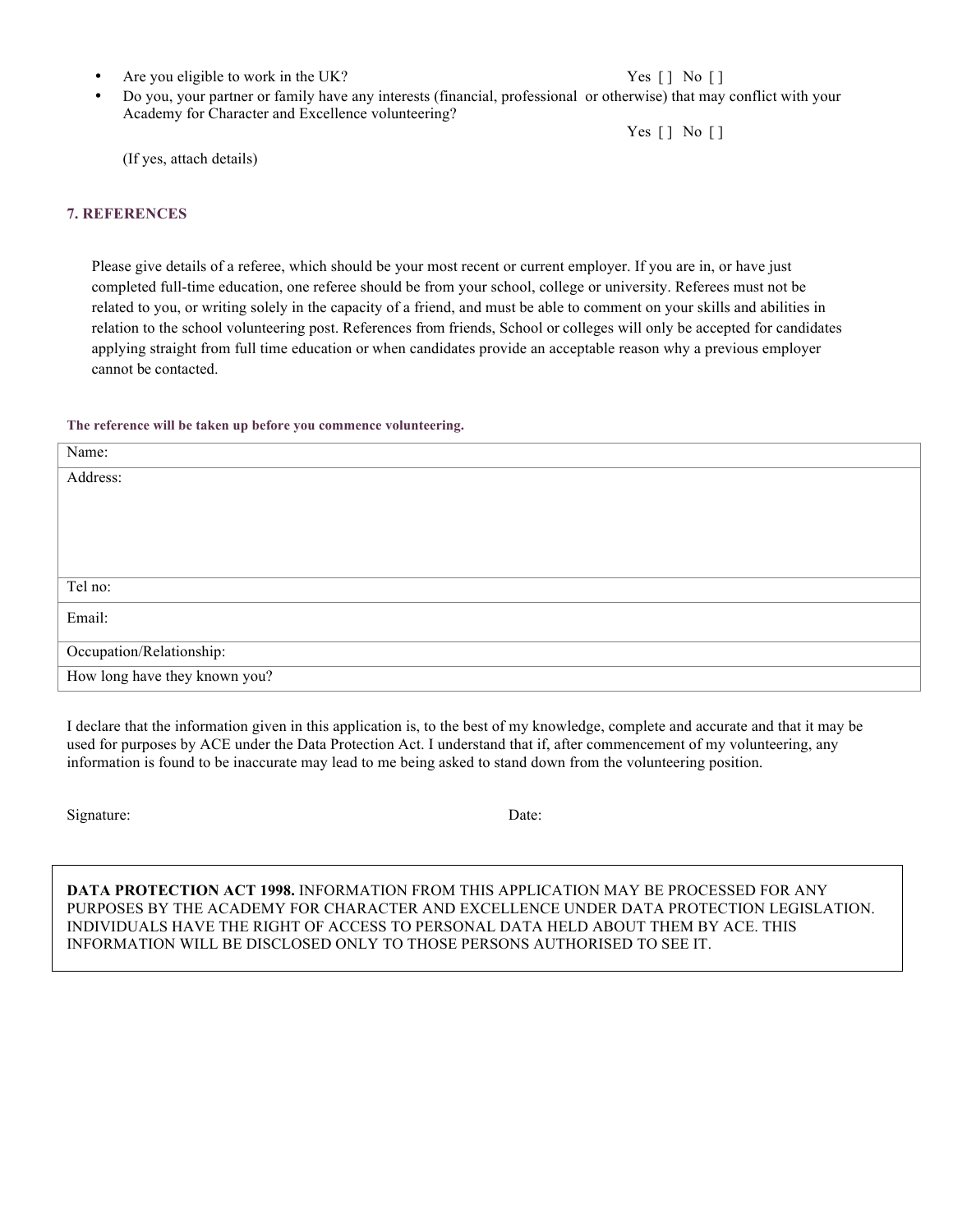#### **Rehabilitation of Offenders Act 1974 (exemptions order 1987)**

Rehabilitation of Offenders Act 1974 (as amended)

The volunteer role you are applying for is exempt from the Rehabilitation of Offenders Act 1974 and therefore you are required to declare any convictions, cautions, reprimands and final warnings that are not 'protected' (ie filtered out) as defined by the Rehabilitation of Offenders Act 1974 (Exceptions) order 1975 (as amended in 2013) . The amendments to the Exceptions Order provide that certain' spent' convictions and cautions are 'protected' and are not subject to disclosure to employers and cannot be taken into account. Guidance and criteria on the filtering of these cautions and convictions can be found using the following link.

<https://www.gov.uk/government/publications/dbs-filtering-guidance>

Please ensure that you answer the following questions honestly as false statements or withholding relevant information will result in one of the following actions being taken:

- your application will be taken no further
- an offer of employment will be withdrawn
- disciplinary action leading to dismissal will be taken (if employment has commenced)

Do you have anything to declare in relation to the above? Yes No

Have you ever been disqualified from working with children and /or included on the DfES List 99 or subject to sanctions imposed by a regulatory body eg GTC,DfES?

Yes No

If you answered Yes to either of the above questions, please provide details below:

#### **Disclosure and Barring Service Checks**

In line with the safer recruitment consortium the Trust recommends DBS checks for all volunteers who will be coming into school regularly and having contact with children. Volunteers in regulated activity must have a DBS check and also be checked against the barred list.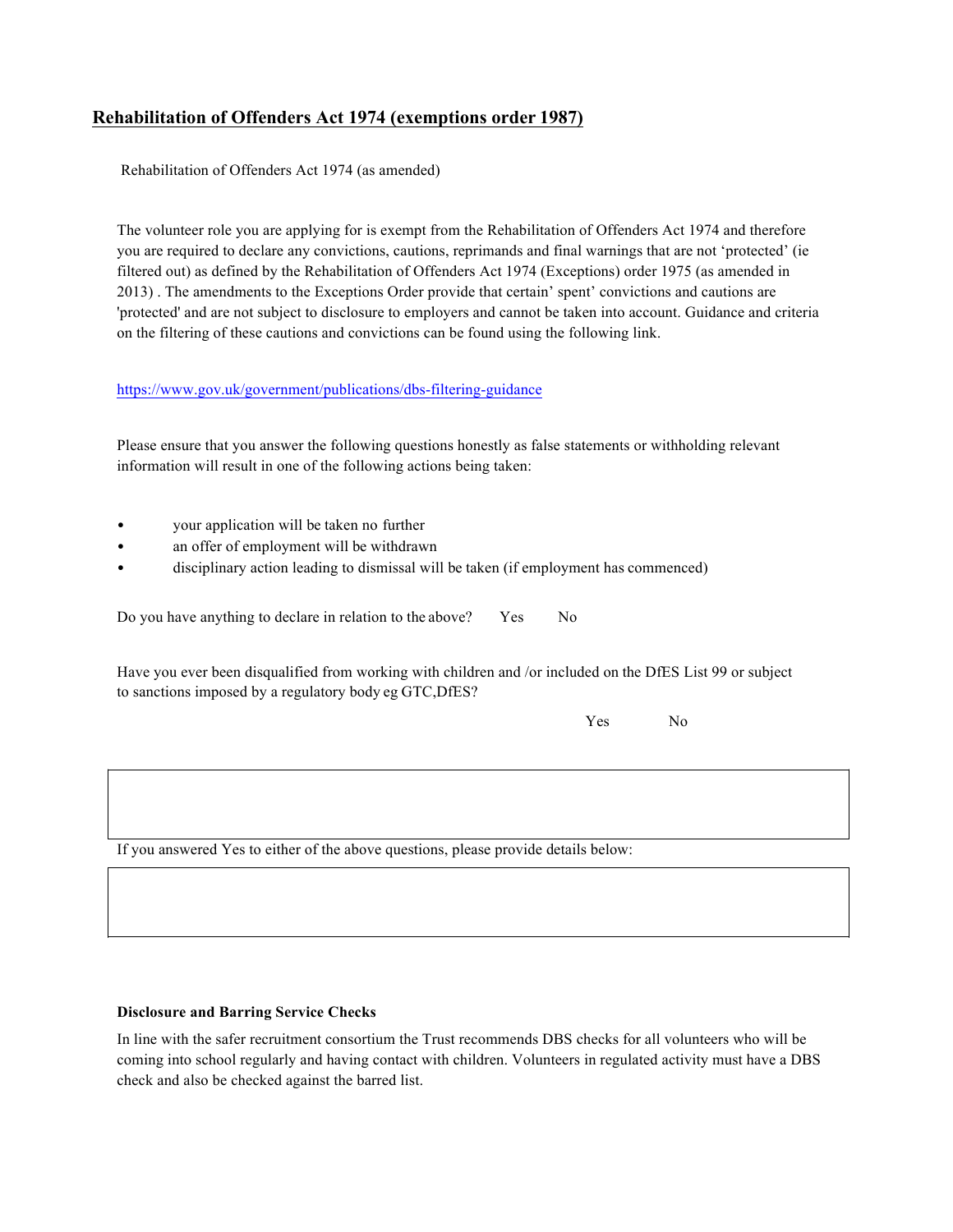# **VOLUNTEER INFORMATION SHEET** – FOR NEW VOLUNTEERS

| Name of Volunteer:                                                                                                                         |  |
|--------------------------------------------------------------------------------------------------------------------------------------------|--|
| Date of Birth:                                                                                                                             |  |
| Other names known by (including maiden<br>names):                                                                                          |  |
| Address:                                                                                                                                   |  |
| Phone:                                                                                                                                     |  |
| What skills / areas would you like to help with in<br>school?                                                                              |  |
| Are there any particular age groups / classes you<br>would like to work with?                                                              |  |
| Do you have any disabilities / other needs we<br>need to take into account when working as a<br>Volunteer in school? (please give details) |  |

| <b>Availability</b>                                 |        |         |           |          |        |
|-----------------------------------------------------|--------|---------|-----------|----------|--------|
|                                                     | Monday | Tuesday | Wednesday | Thursday | Friday |
| $AM$                                                |        |         |           |          |        |
| <b>PM</b>                                           |        |         |           |          |        |
| <b>Before school</b>                                |        |         |           |          |        |
| After school                                        |        |         |           |          |        |
| Lunchtimes                                          |        |         |           |          |        |
| How many hours per week/month can you<br>volunteer? |        |         |           |          |        |
| Can you commit to at least 1 term?                  |        |         |           |          |        |

Thank you for taking time to complete this Volunteer Information Sheet.

Please hand it to the Headteacher / Deputy Headteacher. Your offer of help is appreciated and we will be in touch shortly.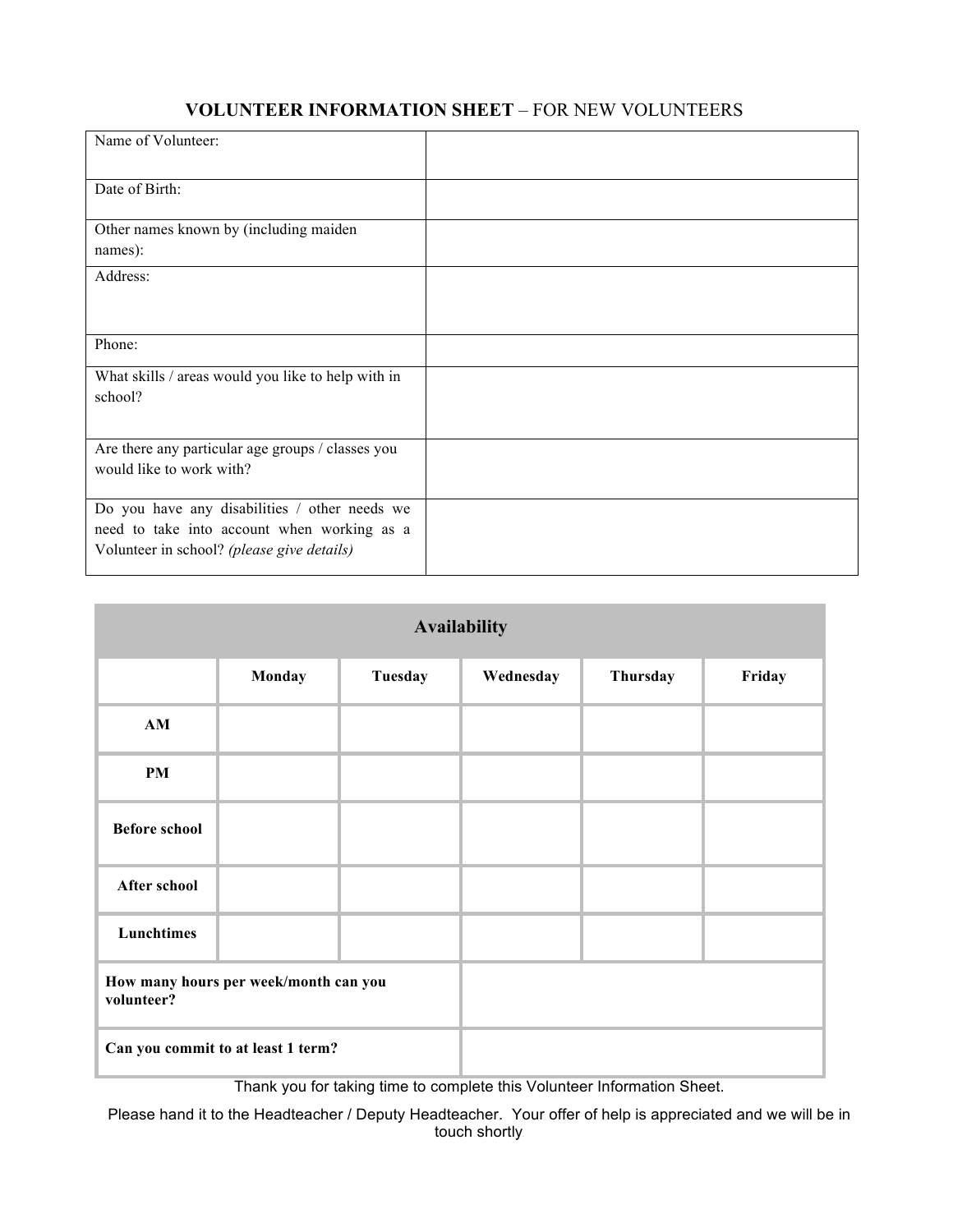<span id="page-11-0"></span>**Appendix 2: code of conduct for volunteers**

#### **Code of conduct for volunteers**

By signing this form, volunteers agree to the following:

#### **1. School rules and policies**

- 1.1. Volunteers will follow all school rules and policies, including those on:
	- 1.1.1. Child protection
	- 1.1.2. ICT and internet acceptable use
	- 1.1.3. Online safety
	- 1.1.4. Mobile phones
	- 1.1.5. Data protection
	- 1.1.6. Health and safety
	- 1.1.7. Equality
	- 1.1.8. Whistle-blowing
	- 1.1.9. Behaviour
- 1.2. Copies of the school policies are available online or from the school office

#### **2. Professional conduct**

- 2.1. Volunteers must accept and follow instructions provided by a member of staff, and ask for guidance or clarification if required. Questions can be directed to the teacher or Headteacher.
- 2.2. Behaviour management is the responsibility of school staff. If volunteers witness behaviour that is in breach of the school's behaviour policy, or are struggling to manage the behaviour of pupils with whom they're working, they should alert the class teacher immediately. Volunteers should not attempt to reprimand pupils or issue sanctions.
- 2.3. Volunteers must conduct themselves in a professional manner at all times. This includes:
	- 2.3.1. Dressing in a way that is professional and appropriate to the work they are doing
	- 2.3.2. Refraining from using inappropriate language
	- 2.3.3. Setting an example for pupils by acting in a way that reflects the school's ethos and values
	- 2.3.4. Behaving in a way that is appropriate for the role they are undertaking
	- 2.3.5. Ensuring that comments, including those made on social media, do not bring the school into disrepute
- 2.4. Volunteers must not accept gifts from, or give gifts to, pupils. The exception is small tokens, such as those exchanged during the holidays or as a way of saying "thank you".
- 2.5. Volunteers must not transport pupils in their own cars unless specific arrangements have been made with the school, and the pupil's parents have consented.
- 2.6. Parent volunteers with children at the school must not act in a way that favours their own child, and should not approach their child unnecessarily during the school day (for instance, during break times). They may not use their time as a volunteer to discuss their child's education with school staff.
- 2.7. If a volunteer is unable to come to school when they are expected/scheduled to be in, they must contact the school office as soon as possible. Inconsistent attendance may result in the placement being reviewed or terminated.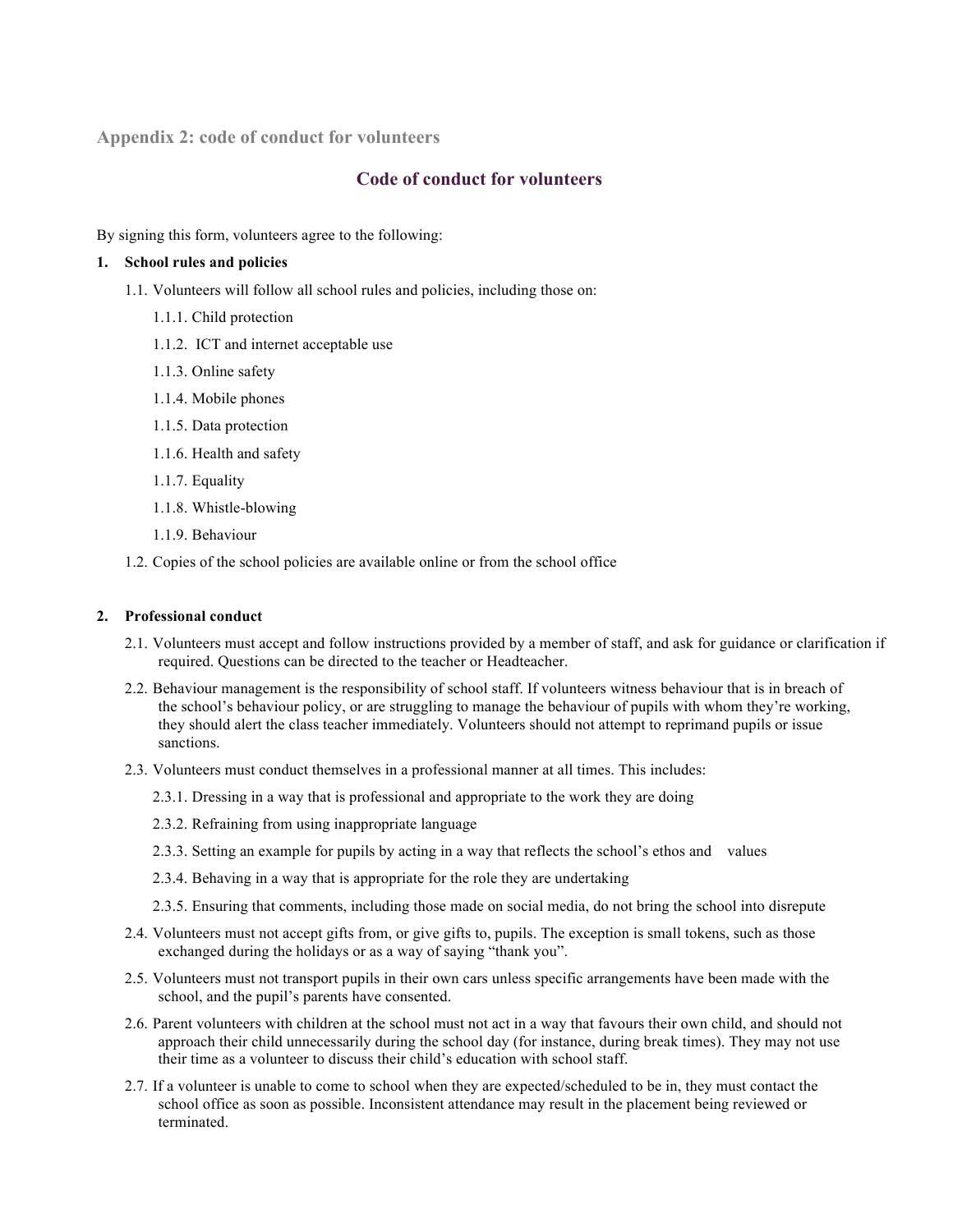#### **3. Safeguarding**

- 3.1. Volunteers must be familiar with, and adhere to, the school's safeguarding and child protection policy. Safeguarding training will be provided to all volunteers before they begin their placement.
- 3.2. If volunteers have concerns about the welfare of a child, or if a child makes a disclosure, they should speak directly to the designated safeguarding lead (DSL) or deputy DSL. The DSL is **[insert name]** and the [deputy/deputies] [is/are] [insert names].
- 3.3. Volunteers should refrain from physical contact with pupils, and should use their judgement to determine when physical contact is appropriate. If physical contact with pupils is required, volunteers should ask for a pupil's consent before touching them.
- 3.4. Volunteers must not form personal relationships with pupils, either inside or outside of school, with whom they do not already have a personal relationship. This includes:
	- 3.4.1. Exchanging contact information
	- 3.4.2. Making contact with pupils outside of school, including on social media
	- 3.4.3. Arranging to meet pupils outside of school
	- 3.4.4. Alerting the DSL if a pupil develops an infatuation with them
- 3.5. Volunteers should not take or share photos of pupils unless instructed to do so by their teacher or Headteacher.

#### **4. Health and safety**

- 4.1. Volunteers must abide by the school's health and safety and first aid policies. Volunteers are not to administer first aid, except in an emergency where none of the designated first aiders are available.
- 4.2. Volunteers must be familiar with the school's fire safety and emergency evacuation procedures.
- 4.3. Volunteers must sign in and sign out at the beginning and end of every visit, and must wear a visitor badge at all times.

#### **5. Confidentiality**

5.1. Information about pupils, parents and staff at the school is confidential, and should not be shared with anyone else. Volunteers shouldn't discuss pupils with parents or other children. If parents approach volunteers for information, they should be directed to speak to a class teacher or the headteacher.

Failure to adhere to this code of conduct may result in the termination of the placement. In more serious cases, misconduct will be treated in line with the school's staff disciplinary procedures.

Please sign and date below:

<span id="page-12-0"></span>Print Name………………………………… Signature……………………………. Date…………… **Appendix 3: requesting a volunteer (information for staff)**

If you'd like assistance from a volunteer in your classroom, or for a specific activity or trip, fill out the form below and submit to the school office.

### **Volunteer request form**

**Activity details**